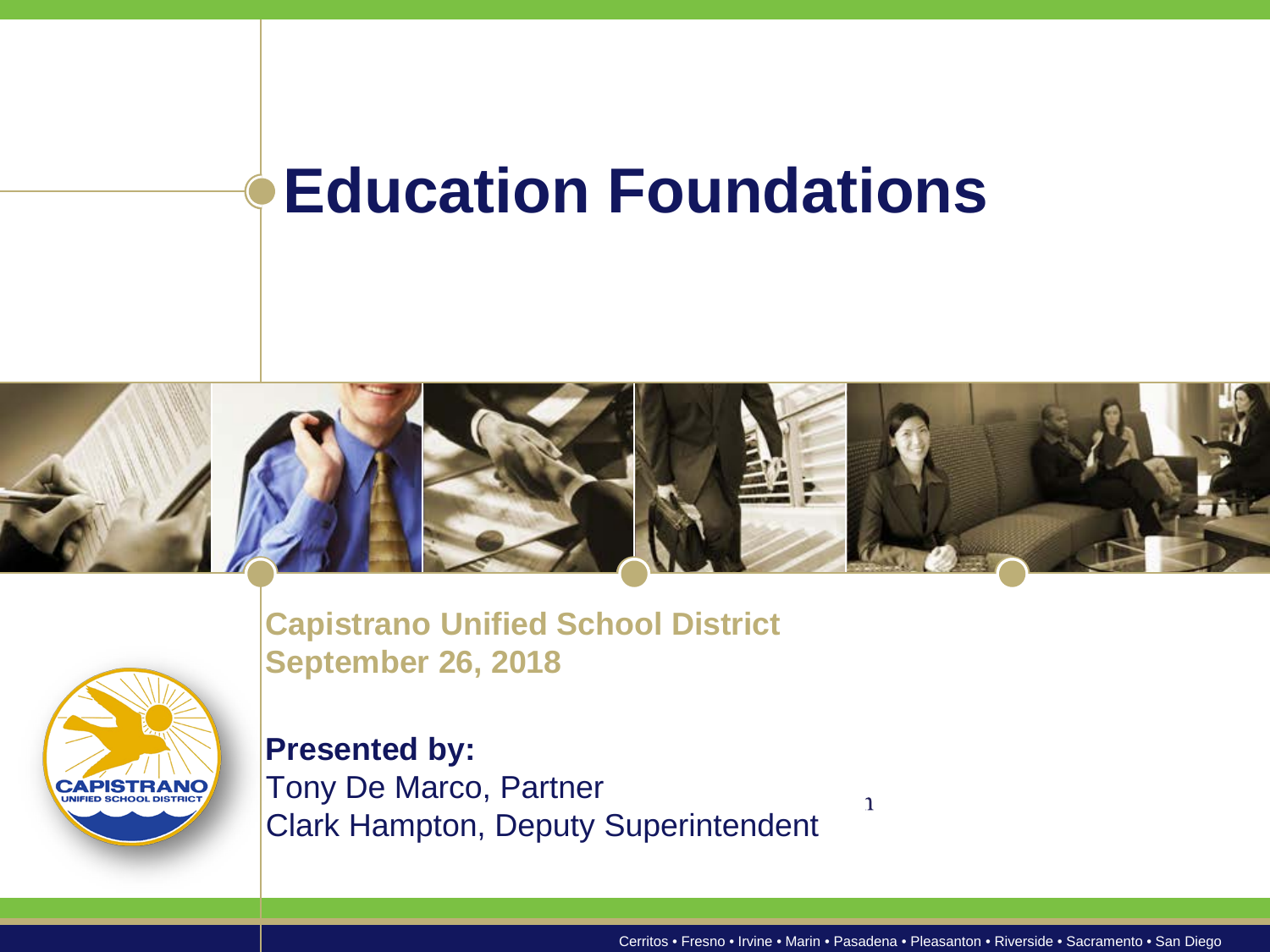- Generally, federal tax law permits corporations to organize for a charitable purpose under a "nonprofit" designation. (26 U.S.C.§501(c)(3).)
- State law requires registration and reporting requirements for charitable organizations. (Cal Code Gov.§12850-12599.8.)

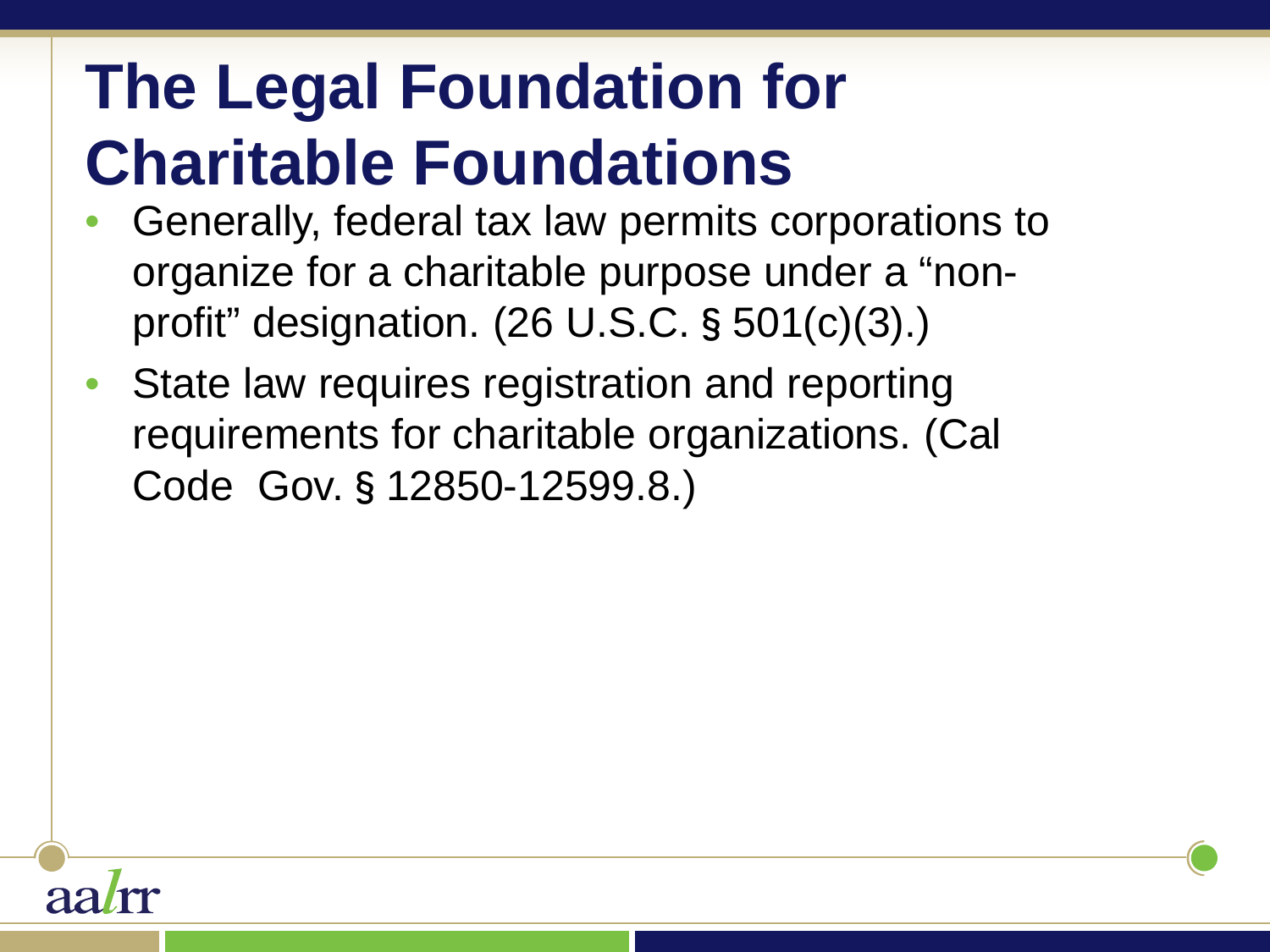- State oversight is through the California Attorney General's Office. (Cal Code Gov.§17510 et seq.)
- The Attorney General may issue a cease and desist order whenever it determines a charitable organization has:
	- 1. Made a material false statement in an application, statement, or report
	- 2. Failed to file an incomplete financial report
- Complaints are processed through the Attorney General's Registry of Charitable Trusts

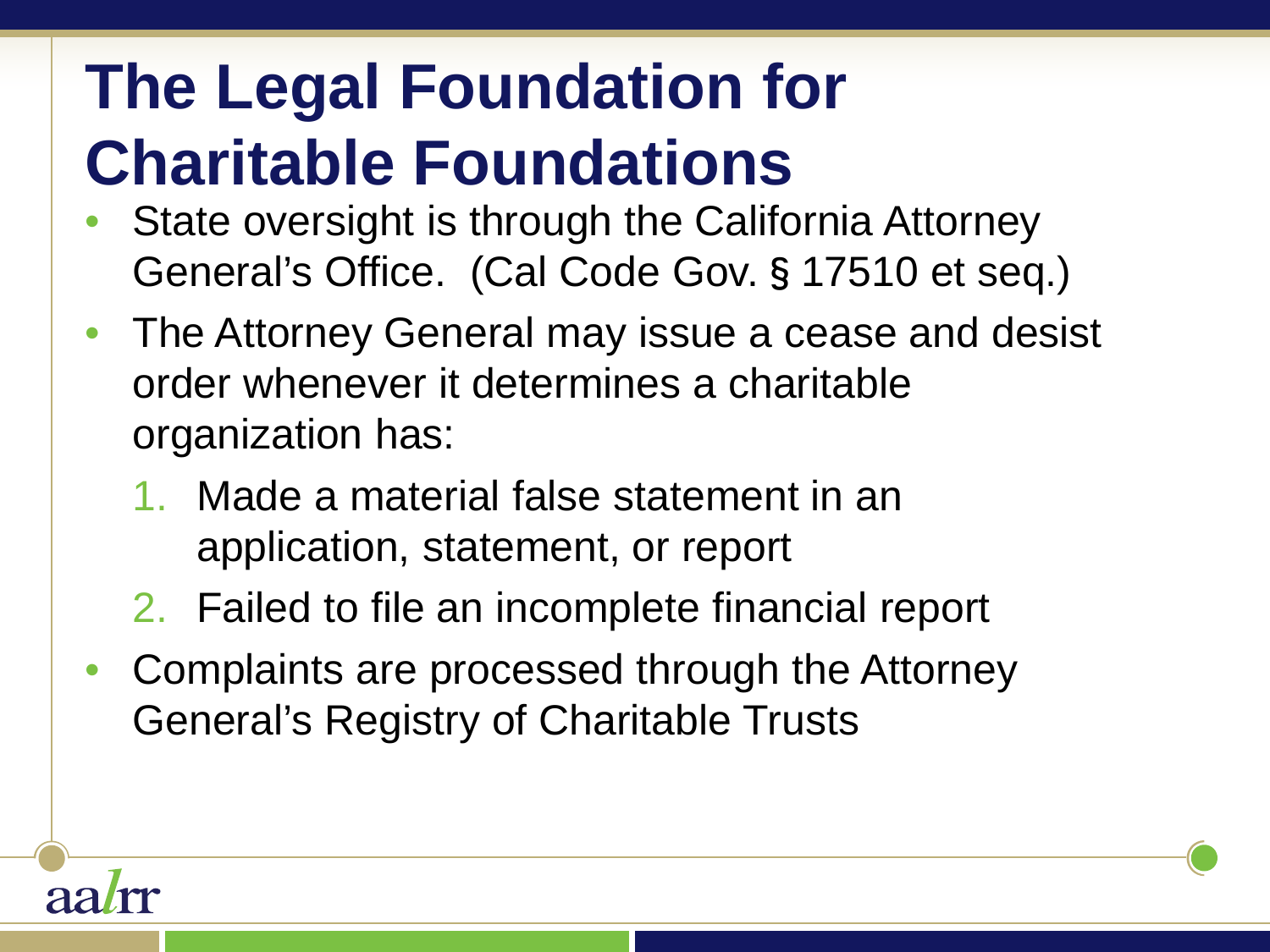At the District level, oversight is pursuant to Board Policy:

Board Policy 1260:

"The Board therefore approves and encourages the creation of an independent educational foundation to actively raise funds that will enhance educational opportunities for our students."

"[T]he Board desires to work cooperatively with the foundation in determining the purposes for which funds may be used to meet the changing needs of the District and its students."

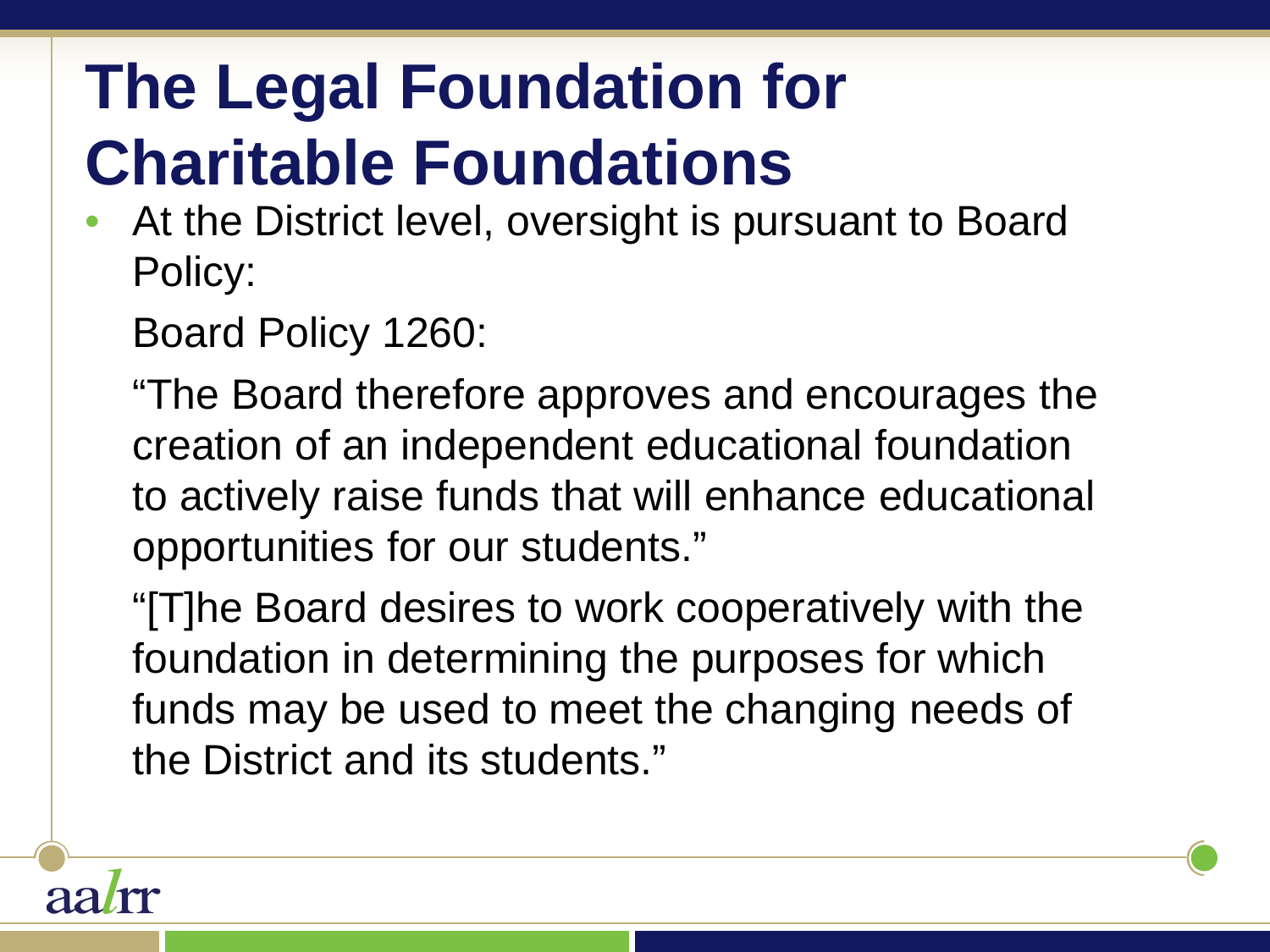At the District level, oversight is pursuant to Board Policy:

Board Policy 3290:

"The Board of Trustees may accept any gift, grant, or bequest of money, property, or service to the District from any individual, private agency or organization, or other public agency that desires to support the District's educational program."

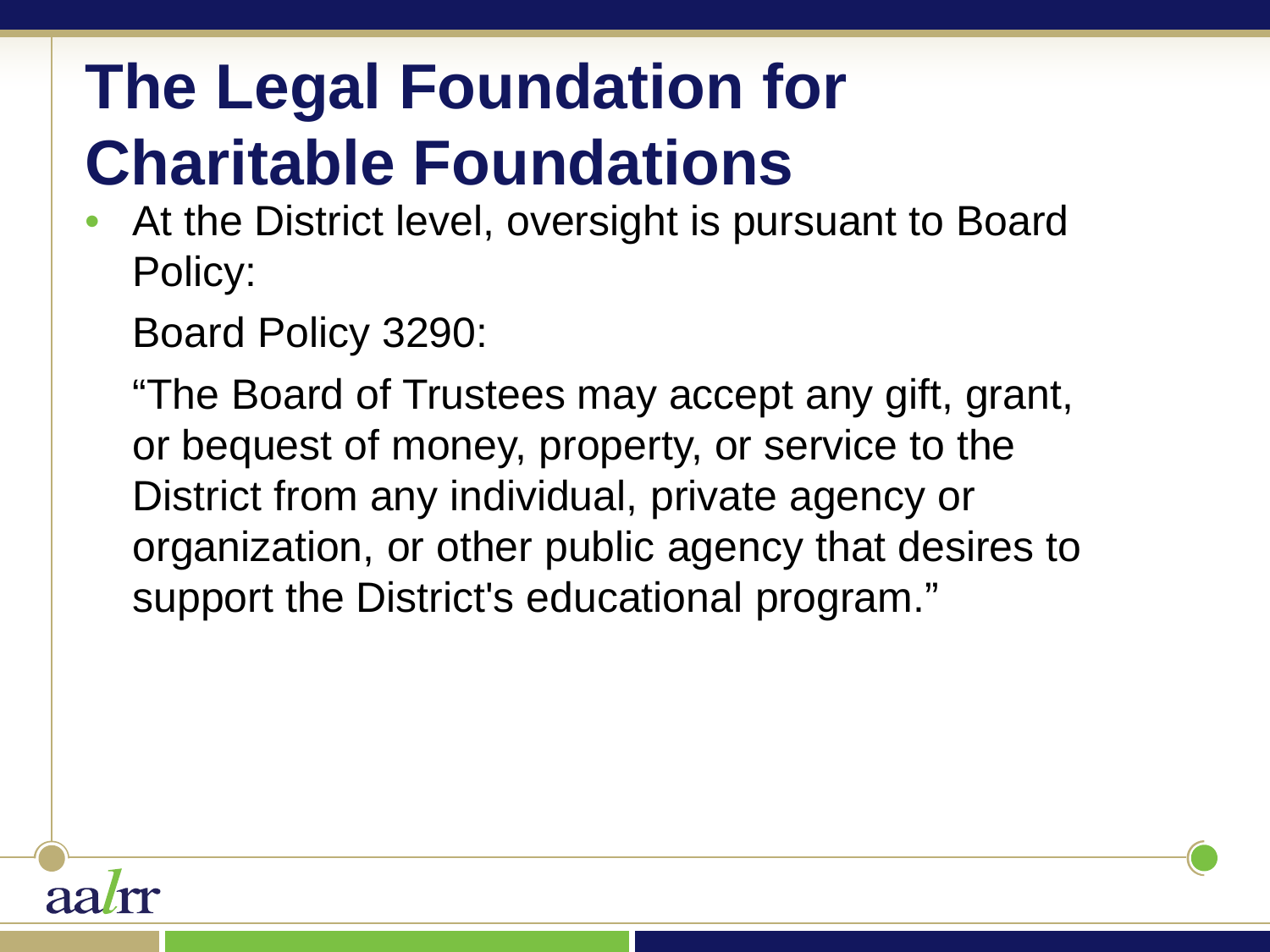At the District level, oversight is pursuant to Board Policy:

Board Policy 3290 (continued):

"Before accepting any gift, grant, or bequest, the Board shall carefully consider any conditions or restrictions imposed by the donor to ensure their consistency with the District's vision, philosophy, and operations. If the Board believes the District will be unable to fully satisfy the donor's conditions, the gift shall not be accepted."

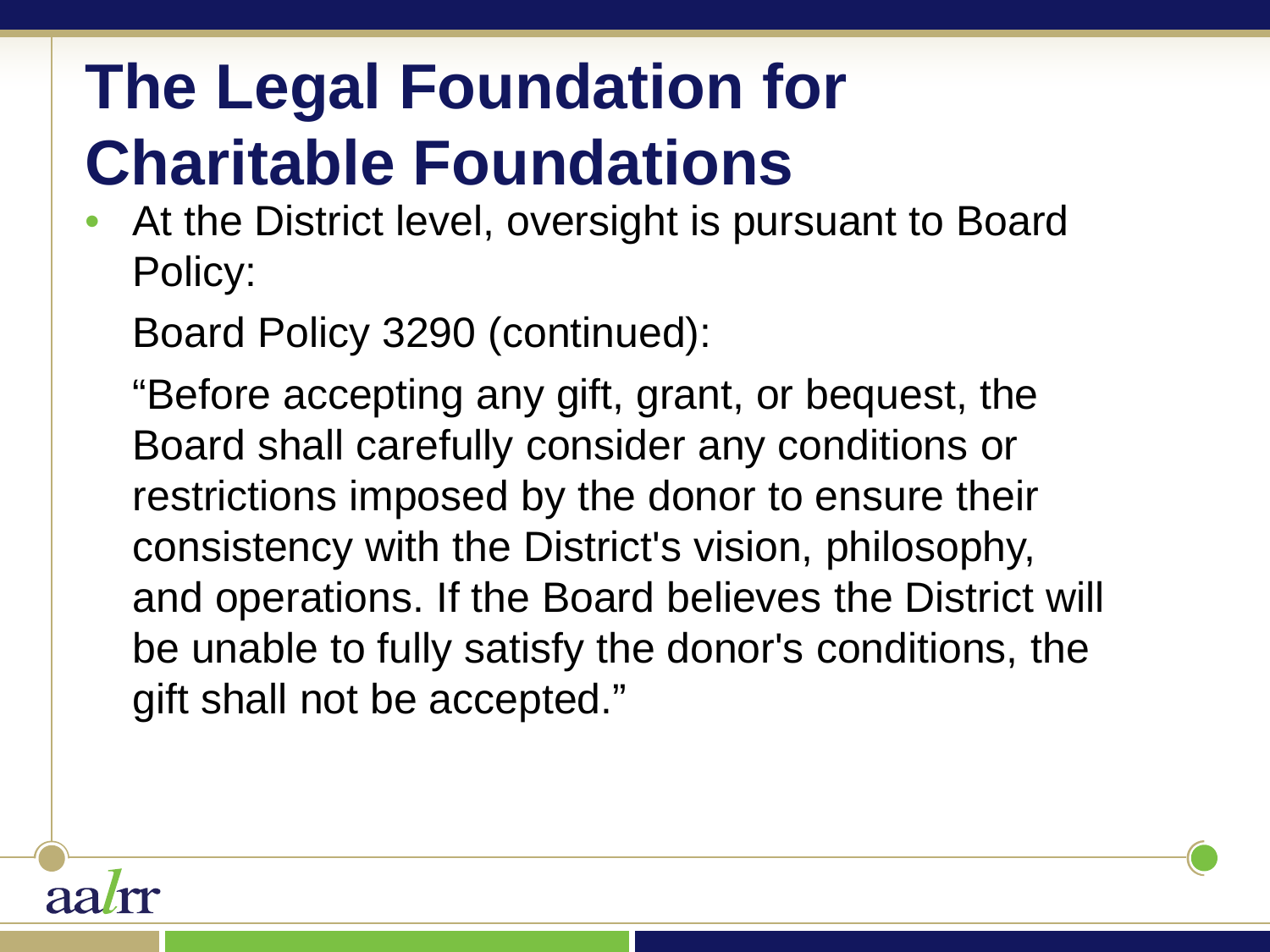At the District level, oversight is pursuant to Board Policy:

Board Policy 3290 (continued):

"In addition, the Board shall ensure that acceptance of the gift, grant, or bequest does not:

1. Involve creation of a program which the Board would be unable to sustain when the donation is exhausted

2. Entail undesirable or excessive costs

3. Promote the use of violence, drugs, tobacco, or alcohol or the violation of any law or District policy"

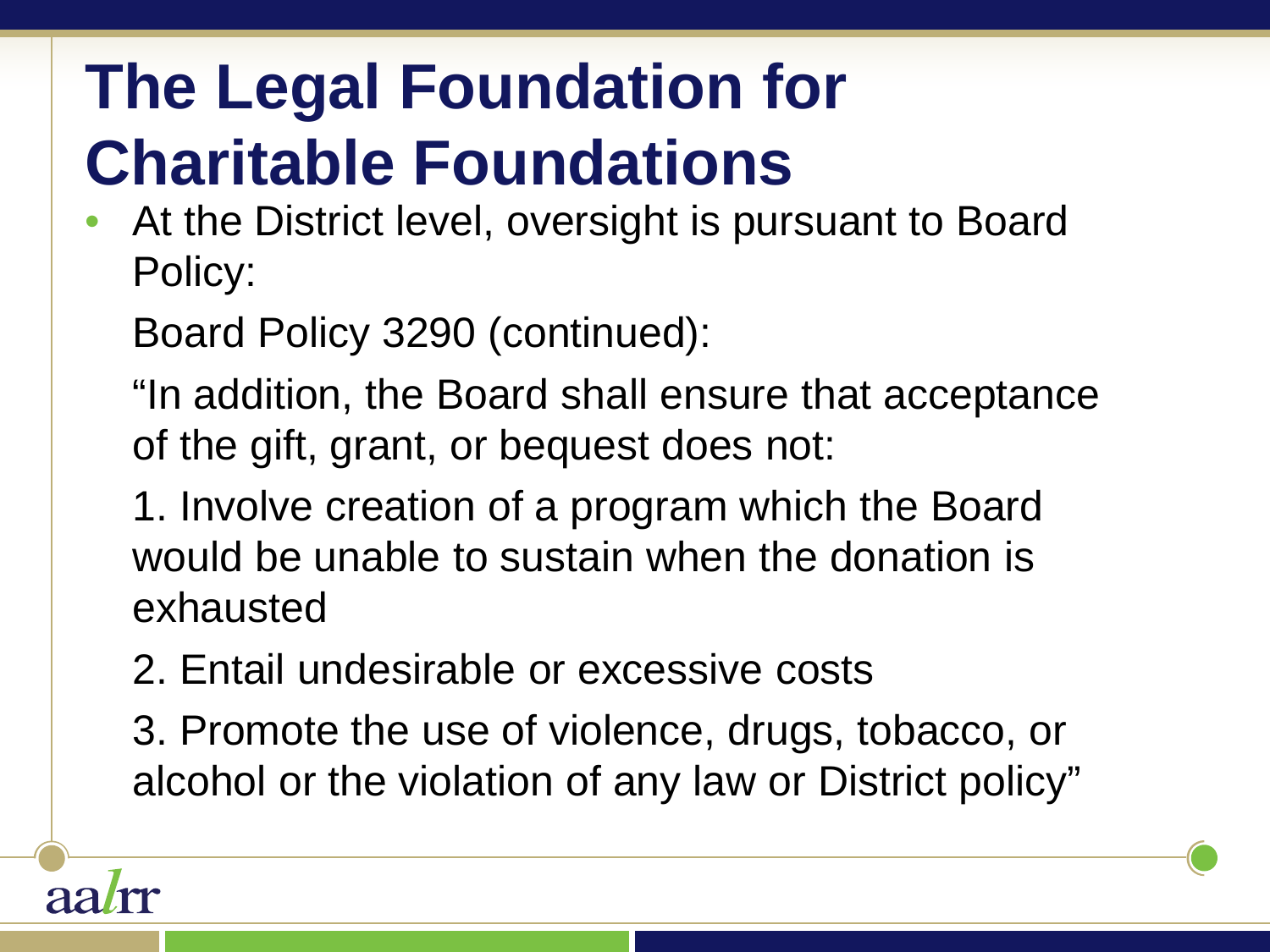At the District level, oversight is pursuant to Board Policy:

Board Policy 1230:

"School-connected organizations that desire to raise money to benefit any District school or student shall submit a request for authorization to the Superintendent or designee, in accordance with Board Policy and Administrative regulation."

"All funds raised to support any new District programs, personnel, facilities, or projects must receive prior approval from the Superintendent or designee before fundraising begins."

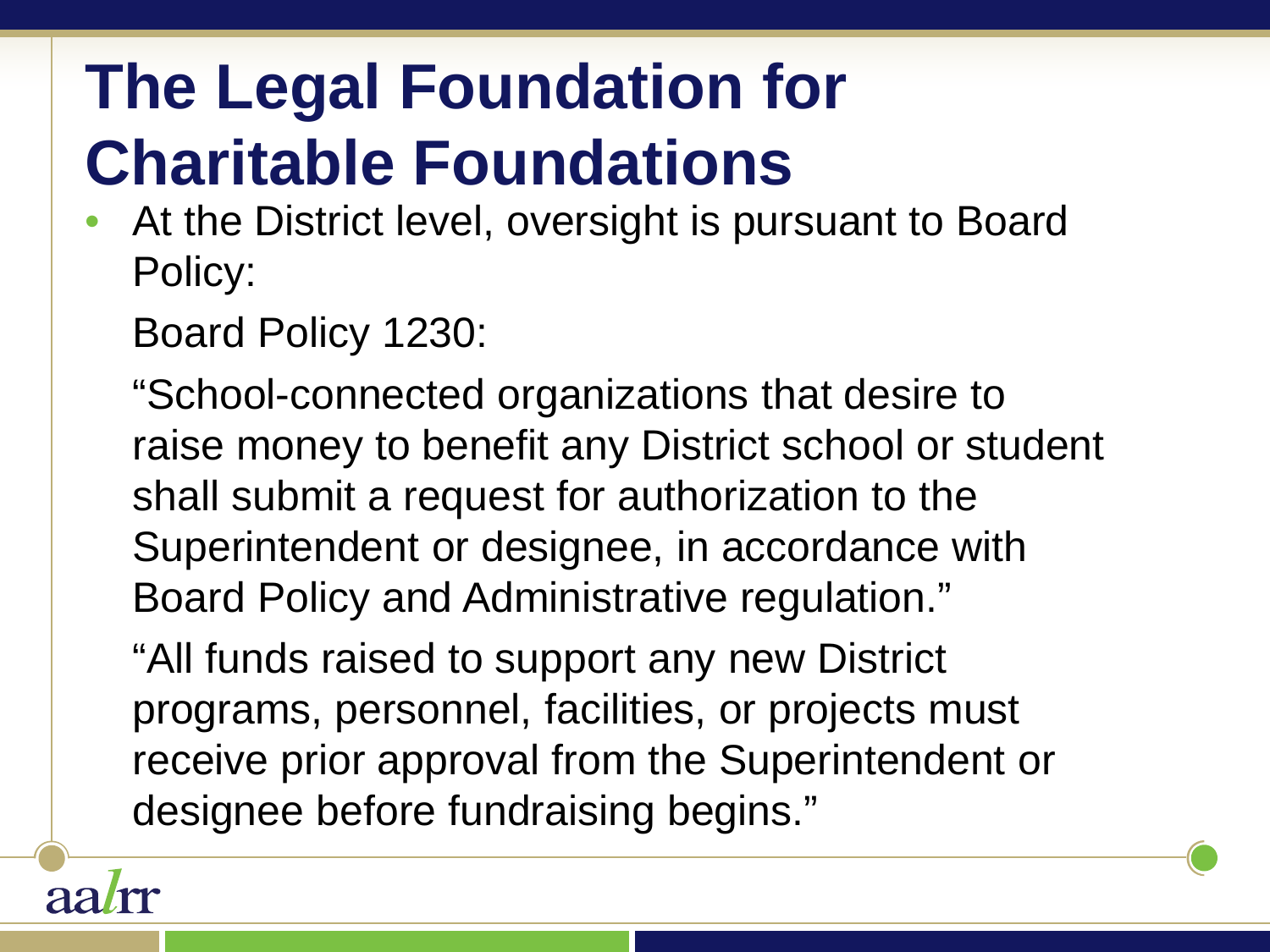At the District level, oversight is pursuant to Board Policy:

Board Policy 1230 (continued):

"Violations of law, Board Policies, administrative regulations, or rules of the sponsoring school may result in the rejection of donated funds or revocation of the school-connected organization's authorization to collect funds on behalf of the school or District."

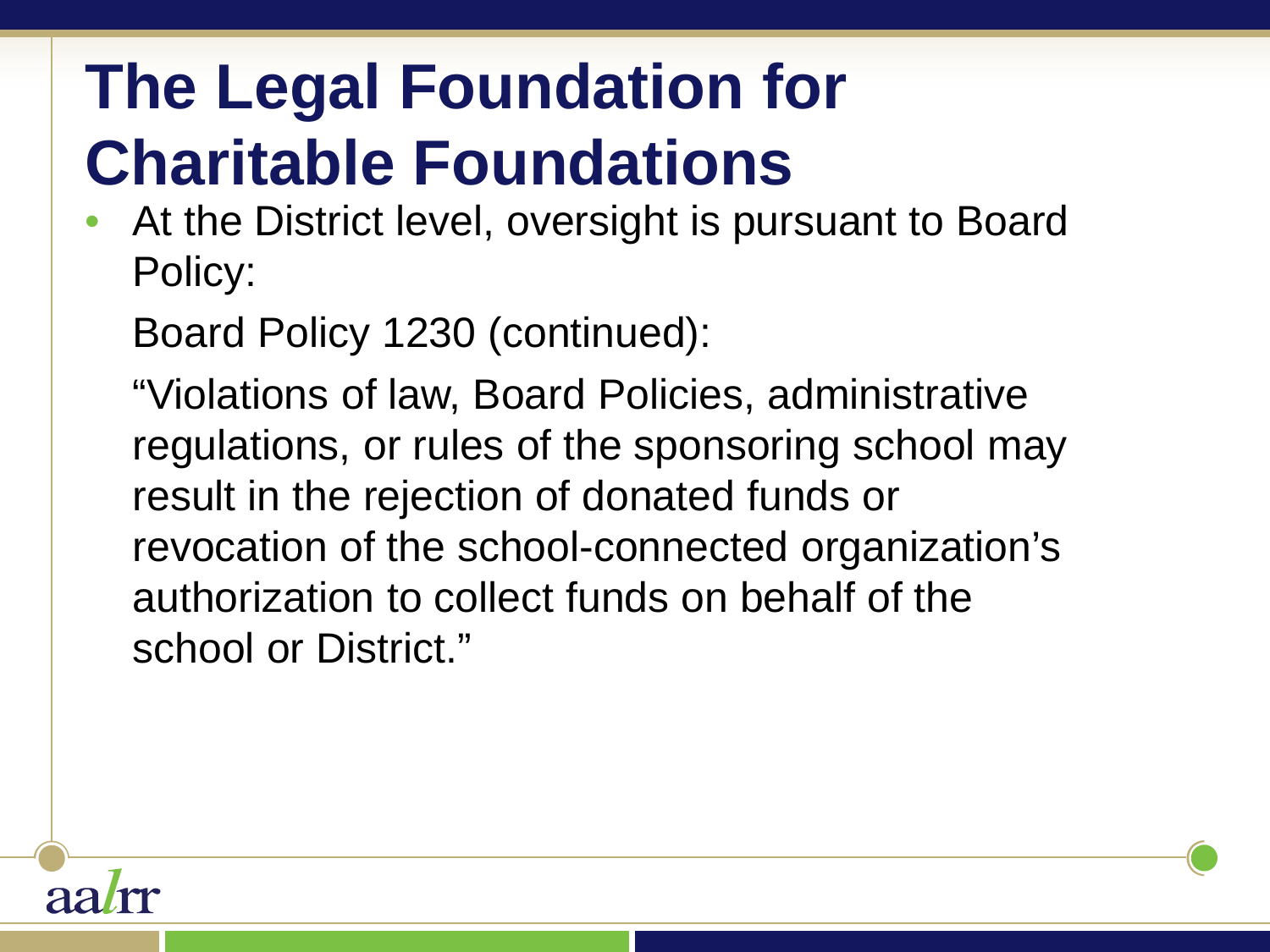## **Oversight of Foundations**

- Collection of federal, state, and local rules establish layers of oversight by various agencies:
	- 1. Federal oversight of whether an entity adheres to rules for 501(c)(3) charitable organization
	- 2. State oversight related to charitable purposes, and required paperwork
	- 3. District oversight with respect to acceptance of donations, use of donations, and use of District's name in raising funds

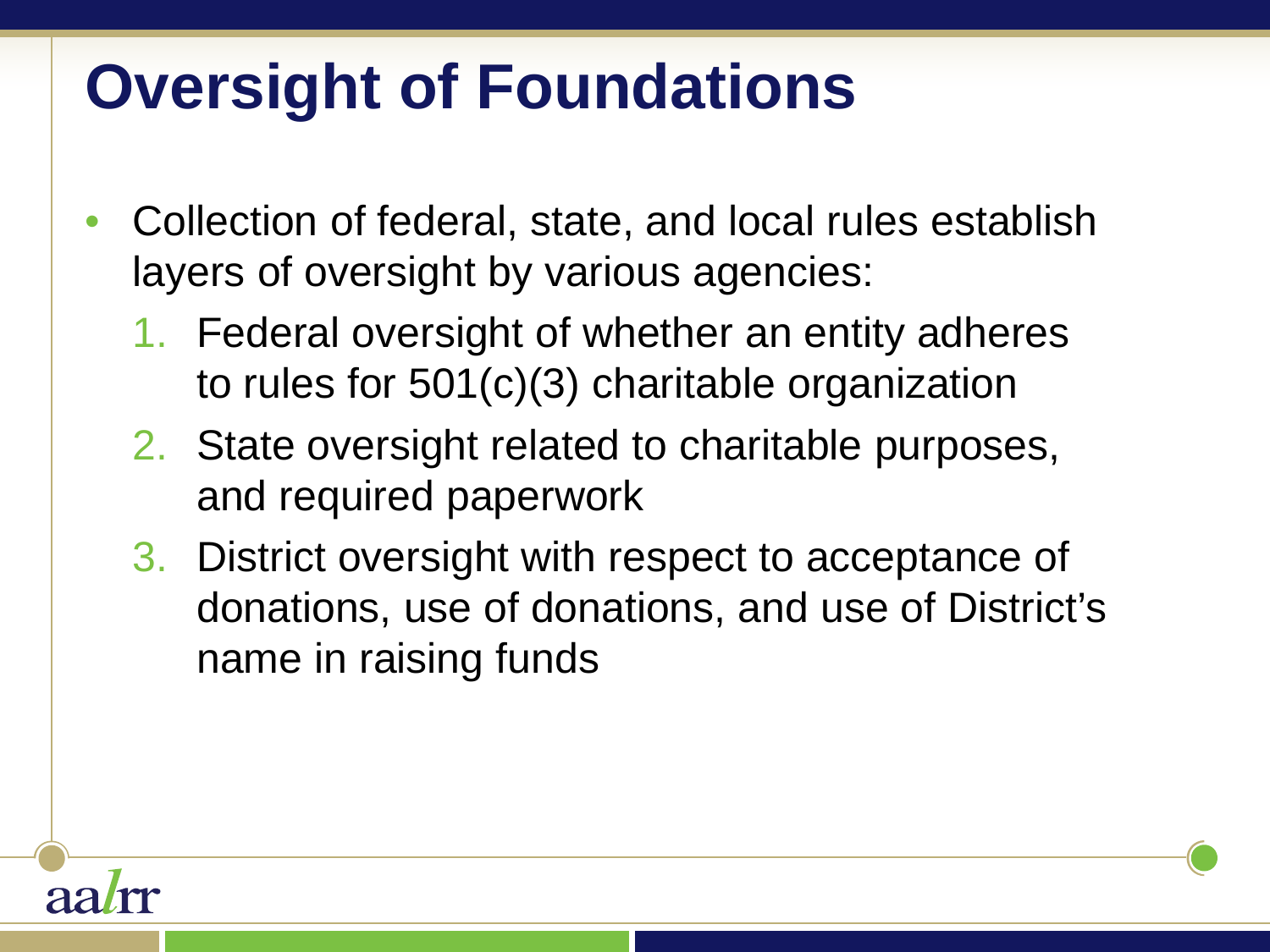

"The mission of the CUSD Foundation is to raise money by developing partnerships with businesses and the community to enhance the quality of education for every student in the Capistrano Unified School District."

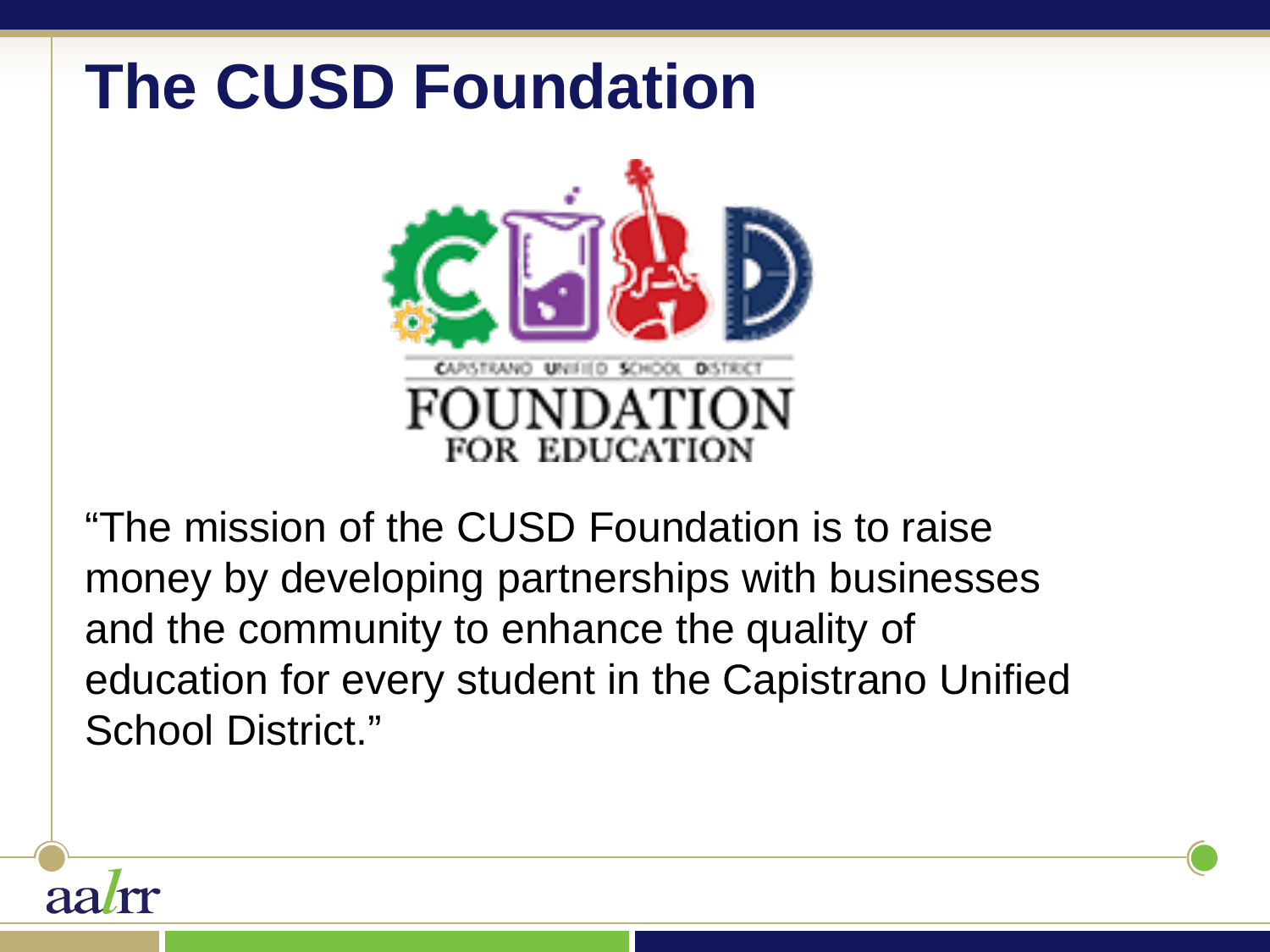• April 12, 2018 statement from CUSD Foundation: "The Board of Directors of the Capistrano Unified School District Foundation recently became aware of serious financial irregularities that we believe involve the Foundation's former executive director who resigned in December 2017."

"The Foundation is shocked and deeply saddened by this situation, but remains absolutely committed to providing financial support to assist in meeting the educational needs of the many students in the Capistrano Unified School District."

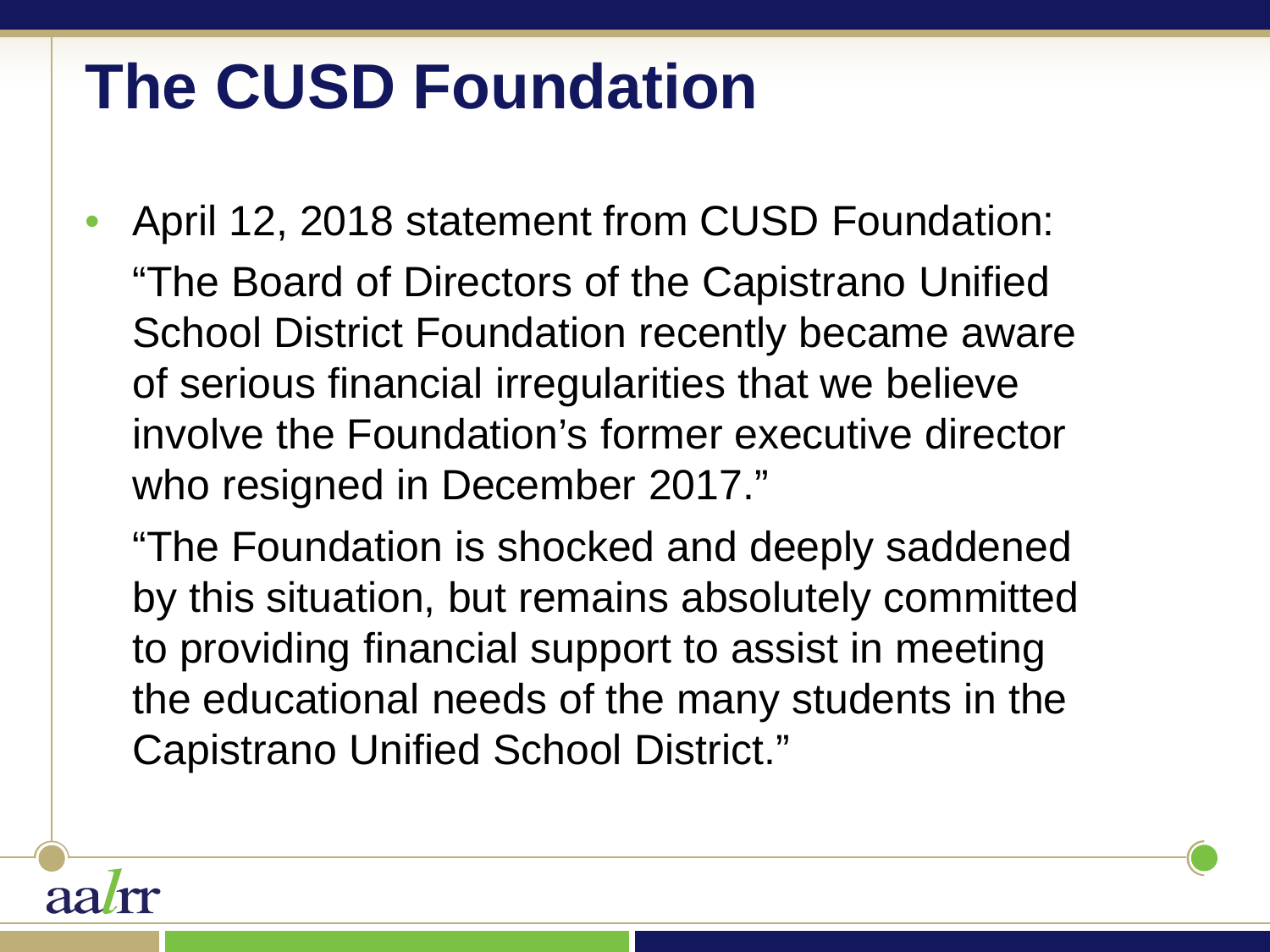• District's April 27, 2018 response:

"In light of these allegations, the District is extremely concerned about the Foundation's present ability to appropriately manage and direct the funds which it currently controls."

- Evidence contributing to District's concerns:
	- 1. Foundation's inability to pay invoice for vendor approved by a school site based on promises of funding from the CUSD Foundation
	- 2. Inability of Foundation to accurately inform District and site-based organizations of amount of money on account for specific sites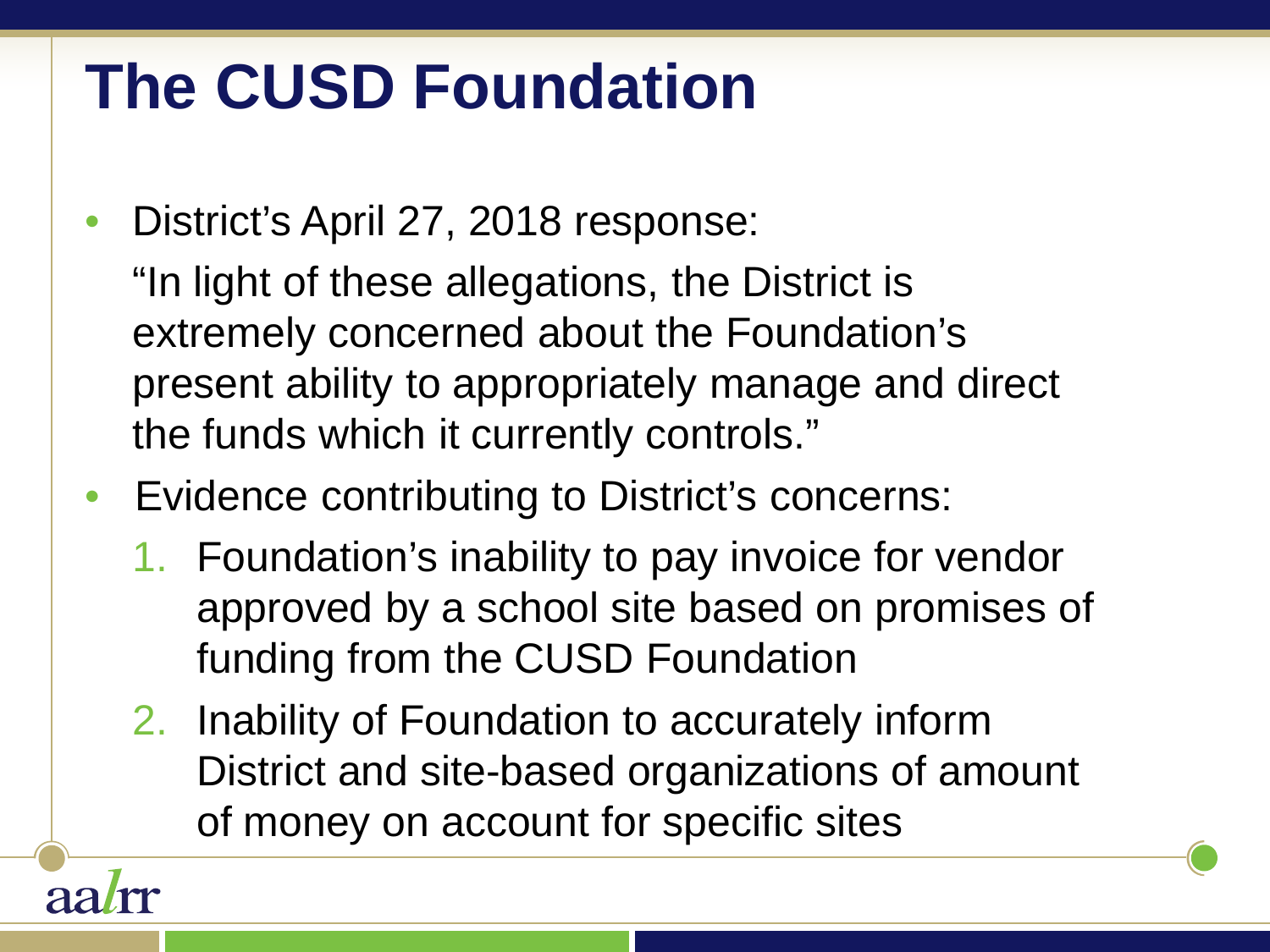- District's April 27, 2018 demands included:
	- 1. "Turn over to the District all funds currently in its possession that were raised for the benefit of CUSD schools."
	- 2. "Turn over to the District an accounting of all financial transactions."
	- 3. "All pending and future requests for donations from District employees must be presented" to Deputy Superintendent.

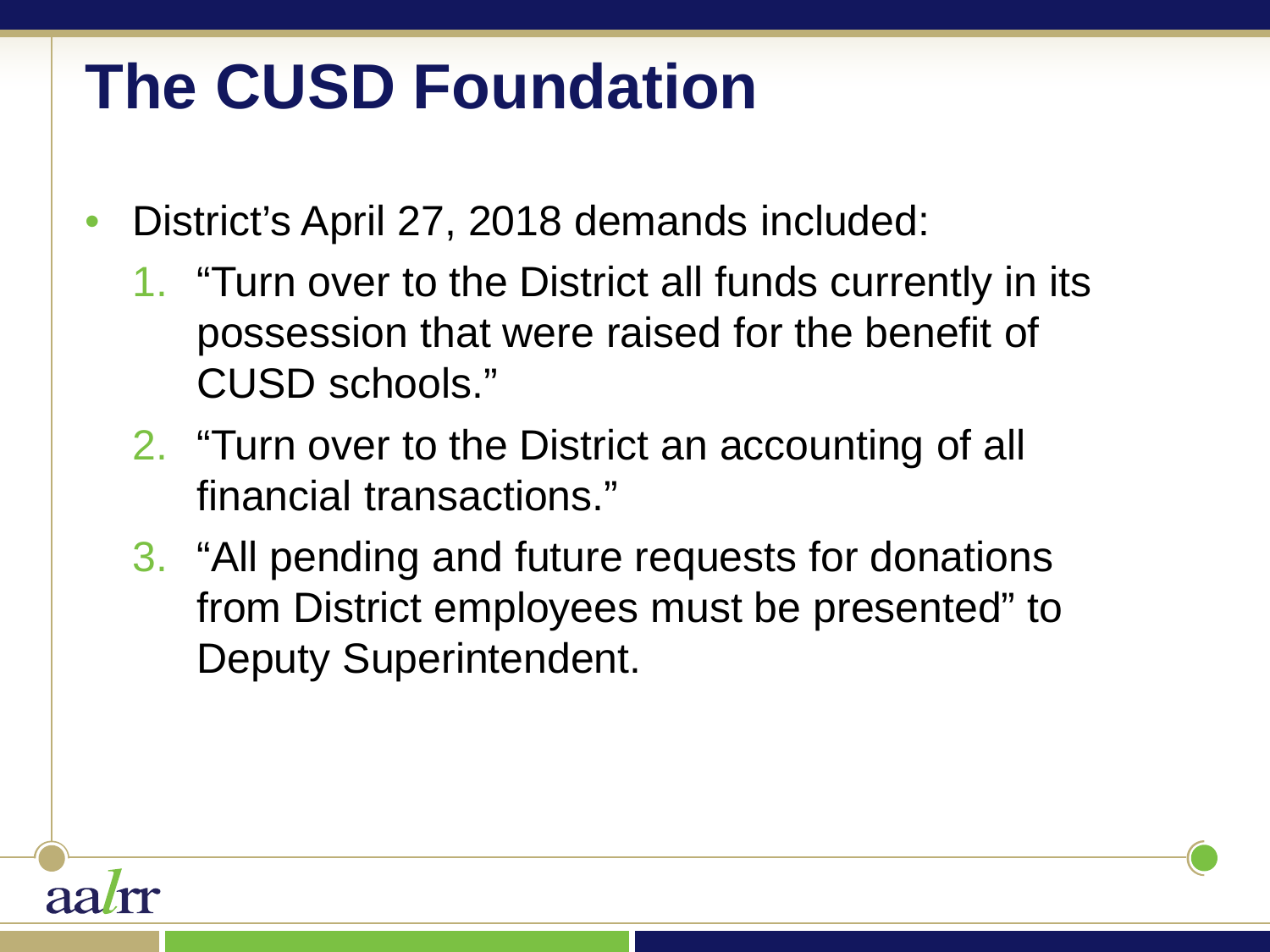- Foundation's May 2, 2018 response:
	- 1. "Turn over to the District all funds currently in its possession that were raised for the benefit of CUSD schools."

Request denied. "Our non-profit organization cannot legally transfer or turn over funds…."

2. "Turn over to the District an accounting of all financial transactions."

Request denied: "This is being handled by appropriate law enforcement agencies and an outside accounting firm."

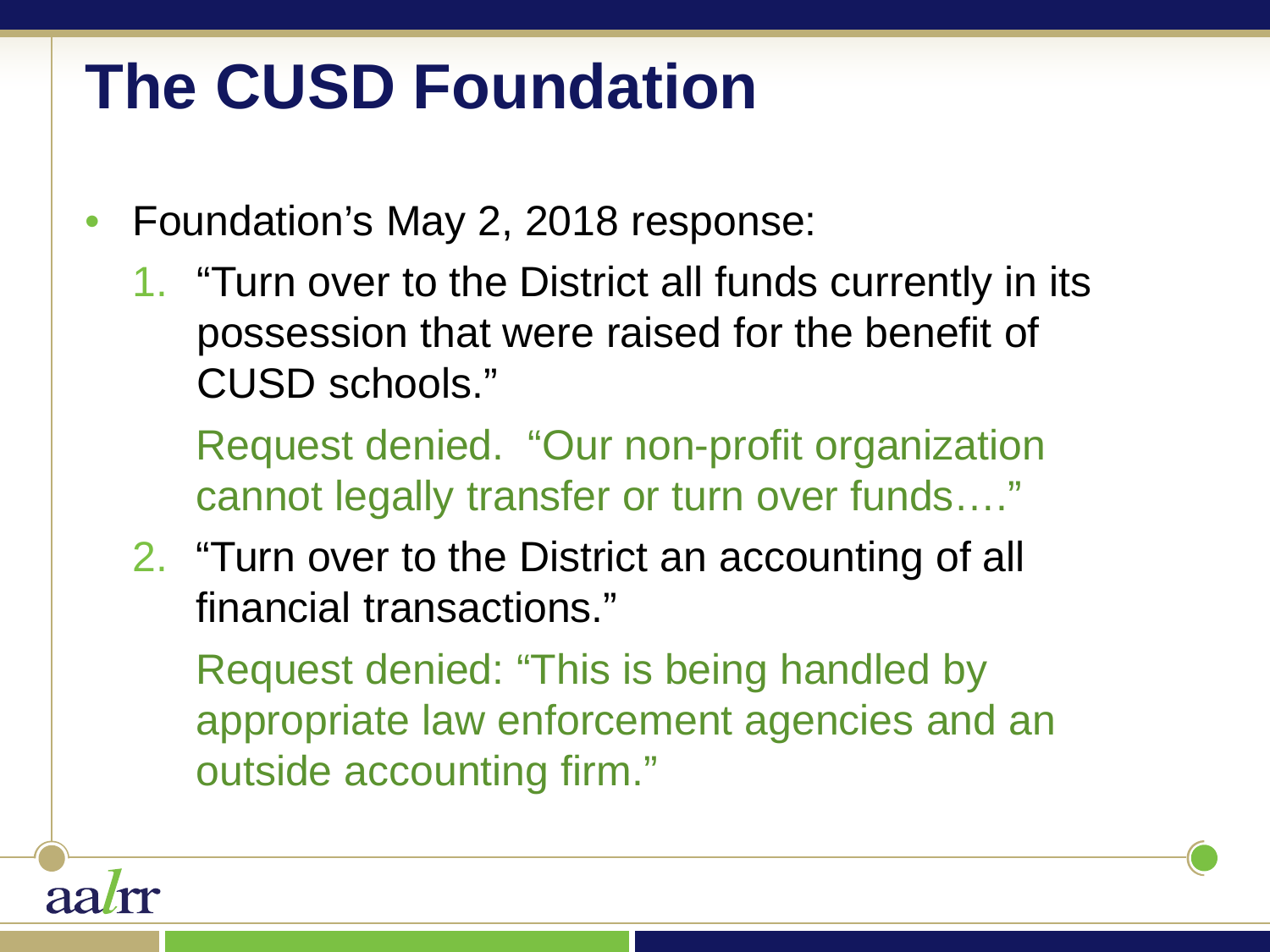- Foundation's May 2, 2018 response (continued):
	- 3. "All pending and future requests for donations from District employees must be presented" to Deputy Superintendent.

Request denied: "Our non-profit organization cannot … turn over … approval authority to any public school district…."

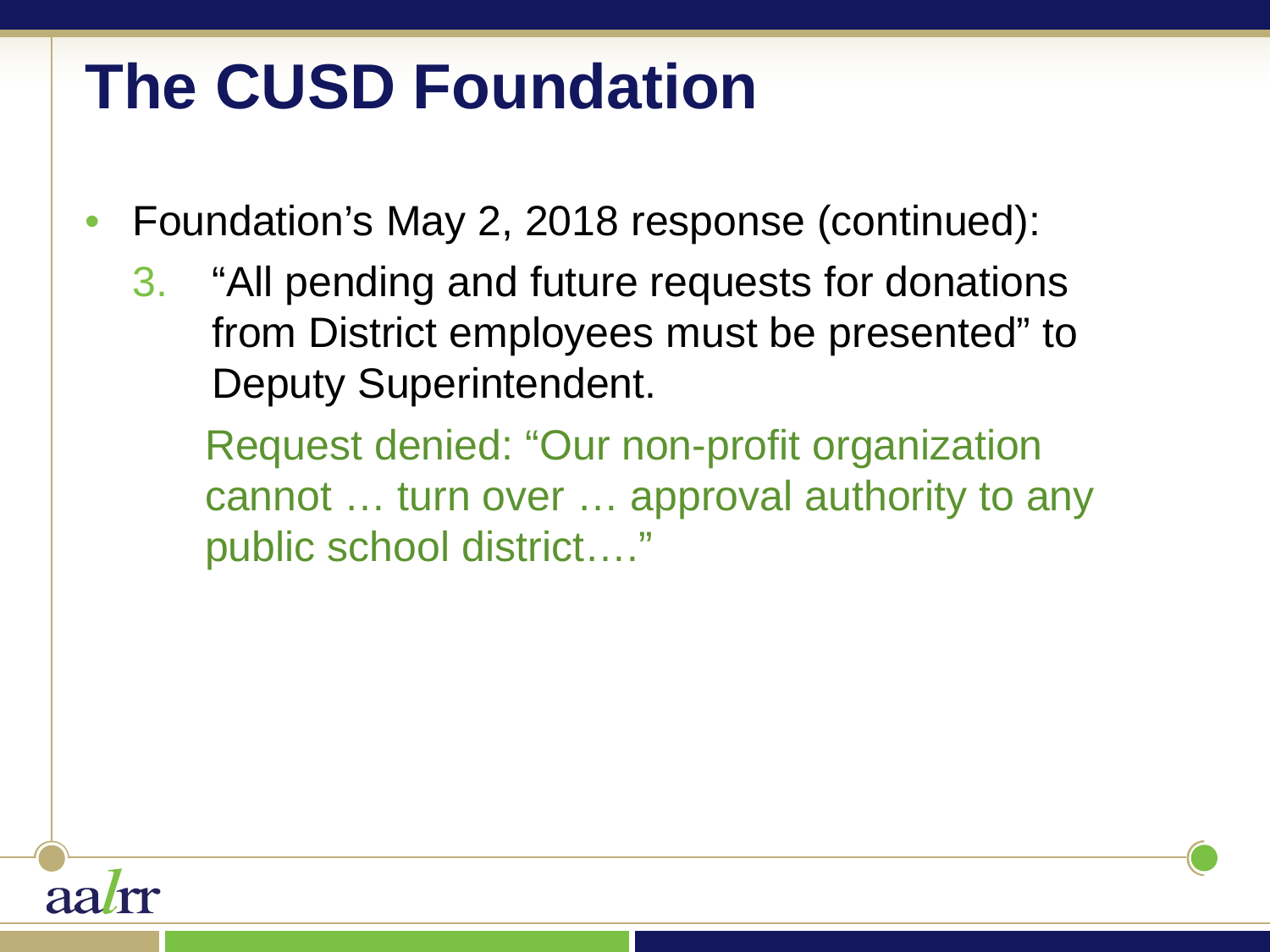- Interim Measures
	- Principal for the Day program
	- Instrument Program
	- Reviewing the programs run by CUSD Foundation

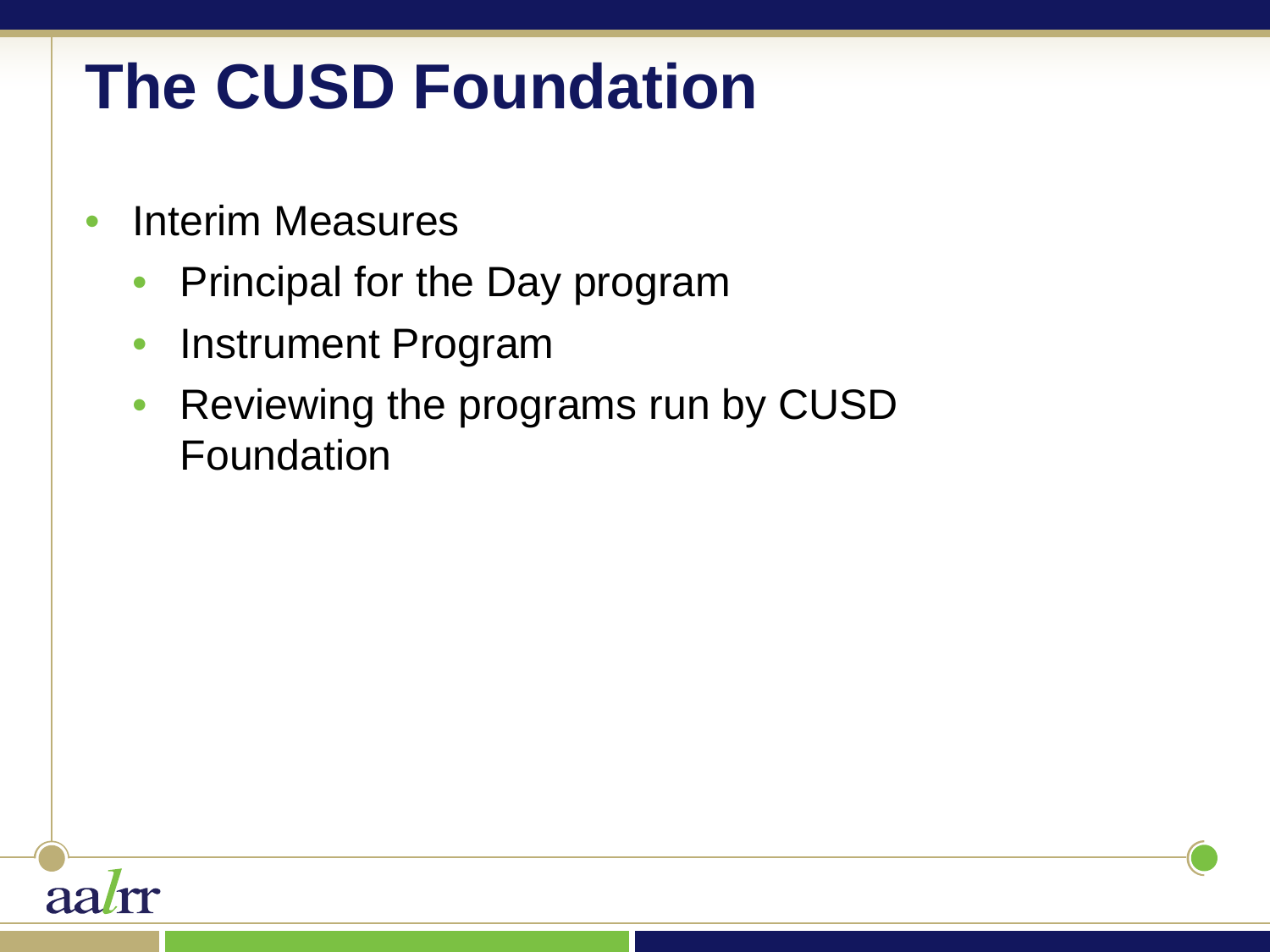- Additional interactions:
	- **Multiple meetings between District** Administrators and Foundation Board Members
	- Email exchanges reiterating demands for information, donations, accounting, etc.

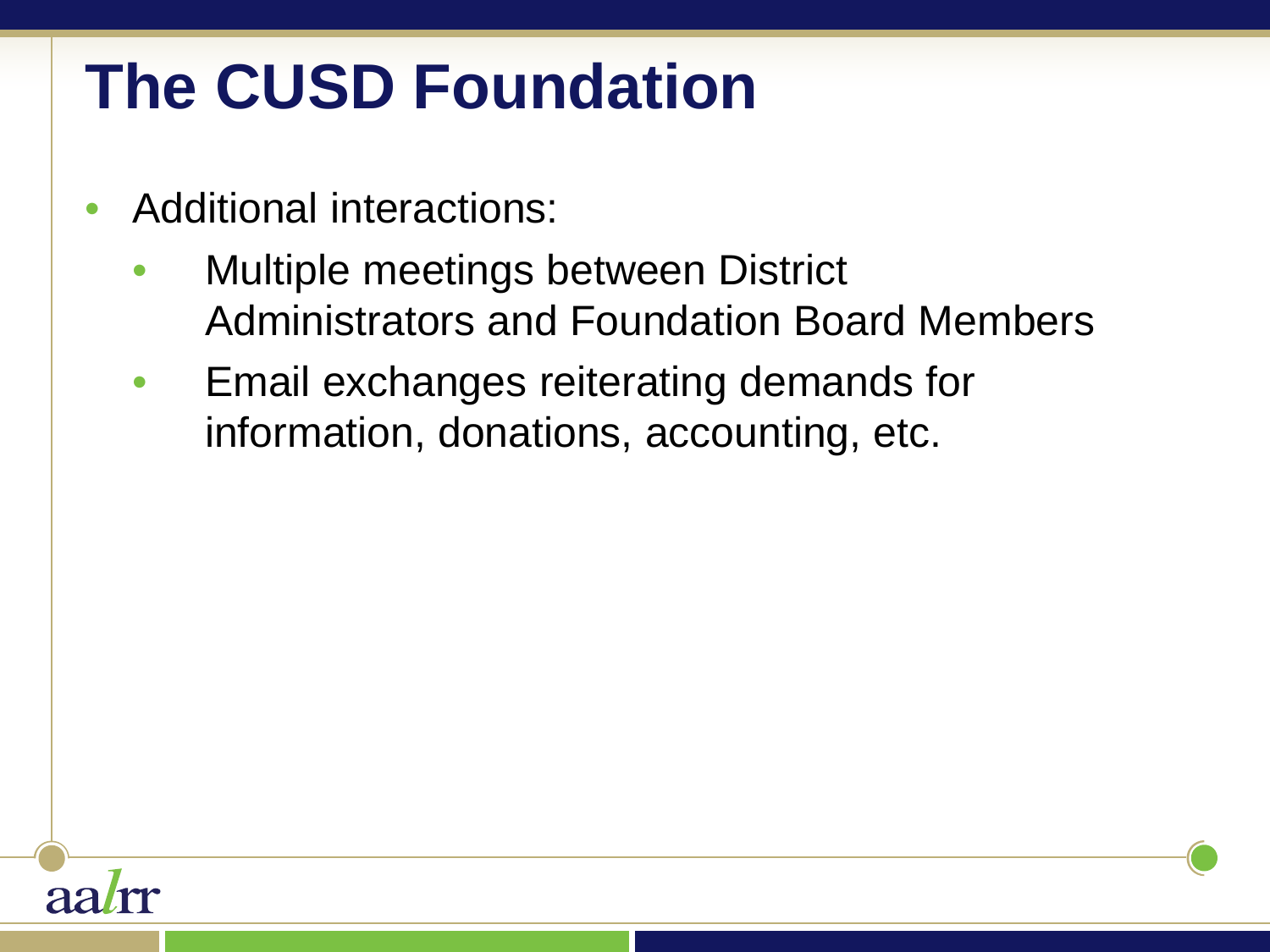- CUSD Foundation was informed that:
	- 1. Trustees would remain fully informed
	- 2. Consent to raise money in the name of the Capistrano Unified School District could be withdrawn
	- 3. The public would be informed of other donation opportunities

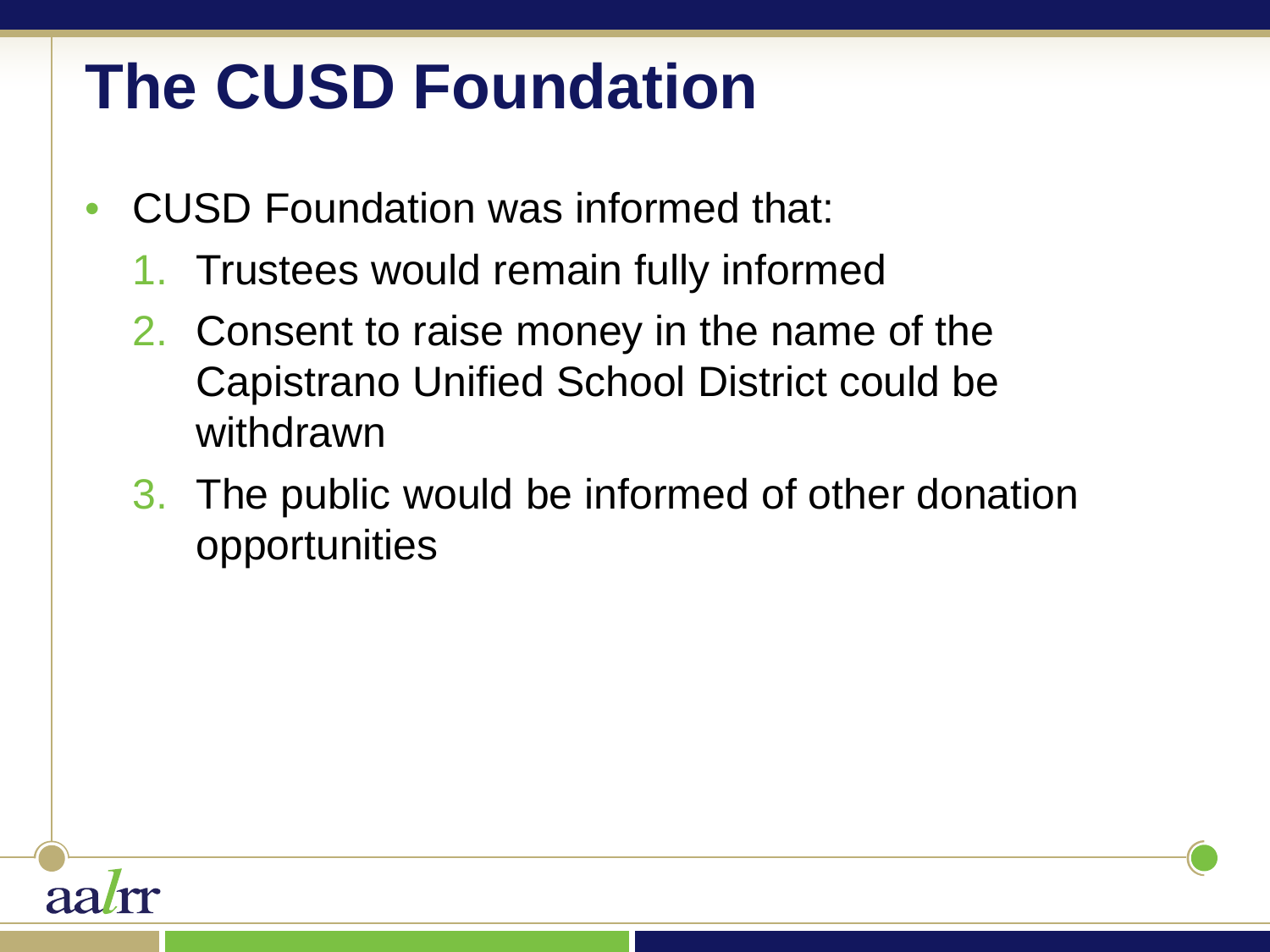#### **Next steps:**

- Receive direction from Trustees on how to proceed.
- Educate stakeholders on options for donations:
	- 1. Directly to the District for uses that can be restricted by the individual making the donation.
	- 2. Directly to the site, through the District, for uses that can be restricted
	- 3. No funds donated to the District are appropriated for uses other than those specified by the donors
	- 4. All funds donated to the District are tax deductible